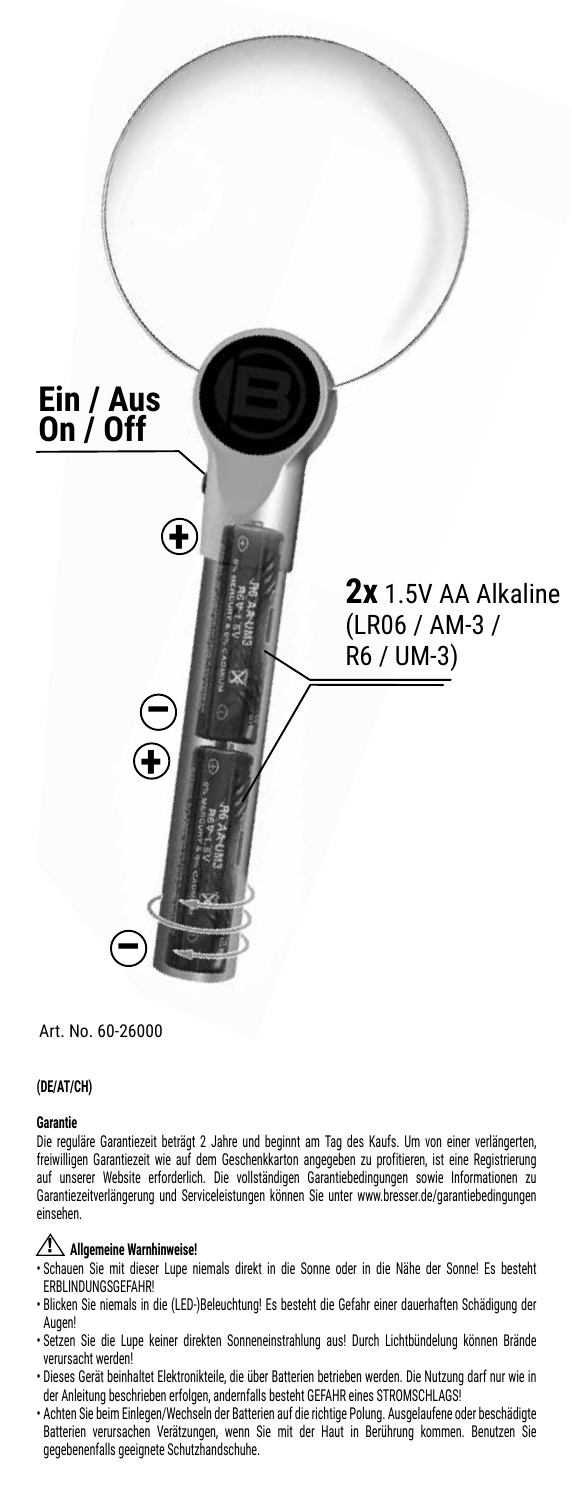- Batterien gehören nicht in Kinderhände! Batterien können verschluckt werden und somit lebensbedrohliche Verletzungen hervorrufen! Bewahren Sie Batterien und Lupe an einem für Kinder unzugänglichen Ort auf. Bei Verschlucken von Teilen oder Batterien unverzüglich einen Arzt aufsuchen!
- Setzen Sie das Gerät keinen hohen Temperaturen aus. Benutzen Sie nur die empfohlenen Batterien. Gerät und Batterien nicht kurzschließen, aufladen oder ins Feuer werfen! Durch übermäßige Hitze und unsachgemäße Handhabung können Kurzschlüsse, Brände und sogar Explosionen ausgelöst werden!
- Bauen Sie das Gerät nicht auseinander! Wenden Sie sich im Falle eines Defekts bitte an das zuständige Service-Center.

# **Hinweise zur Reinigung/Wartung**

Trennen Sie das Gerät vor der Reinigung von der Stromquelle (Batterien entfernen)!

Reinigen Sie das Gerät nur äußerlich mit dem beiliegenden Putztuch oder einem anderen fadellosen Tuch (z.B. Microfaser). Benutzen Sie keine Reinigungsflüssigkeit, um das Eindringen von Feuchtigkeit in das Gehäuse zu vermeiden.

Schützen Sie das Gerät vor Staub und Feuchtigkeit! Bewahren Sie es in der mitgelieferten Tasche oder Transportverpackung auf. Entfernen Sie Batterien aus dem Gerät, wenn es längere Zeit nicht benutzt wird. Ersetzen Sie schwache oder verbrauchte Batterien immer durch einen komplett neuen Satz Batterien mit voller Kapazität. Verwenden Sie keine Batterien von unterschiedlichen Marken, Typen oder mit verschieden hoher Kapazität.

# **Technische Hinweise**

Vergrößerung: 4x (kleine Linse, Ø 20 mm) / 2,5x (große Linse, Ø 88 mm) Beleuchtung: LED (2 Stück)<br>Batterien oder Akkus:

2 Stück. Tvp AA 1.5V

Die in dieser Lupe verbauten LED's weisen eine sehr lange Lebensdauer auf, so dass diese nicht ausgewechselt werden müssen. Ein Wechseln der Leuchtdioden ist aus technischen Gründen auch nicht möglich! (Leuchtmittel nicht auswechselbar)

### **Entsorgung**



Entsorgen Sie die Verpackungsmaterialien sortenrein. Informationen zur ordnungsgemäßen Entsorgung erhalten Sie beim kommunalen Entsorgungsdienstleister oder Umweltamt.



Werfen Sie Elektrogeräte nicht in den Hausmüll! Gemäß der Europäischen Richtlinie 2002/96/EG über Elektro- und Elektronik-Altgeräte und deren Umsetzung in nationales Recht müssen verbrauchte Elektrogeräte getrennt gesammelt und einer umweltgerechten Wiederverwertung zugeführt werden.

Entladene Altbatterien und Akkus müssen vom Verbraucher in Batteriesammelgefäßen entsorgt werden. Informationen zur Entsorgung alter Geräte oder Batterien, die nach dem 01.06.2006 produziert wurden, erfahren Sie beim kommunalen Entsorgungsdienstleister oder Umweltamt.

### **(GB/IE)**

### **Warranty**

The regular guarantee period is 2 years and begins on the day of purchase. To benefit from an extended voluntary guarantee period as stated on the gift box, registration on our website is required. You can consult the full guarantee terms as well as information on extending the guarantee period and details of our services at www.bresser.de/warranty\_terms.

# **General Safety Informations!**

- Never look through this device directly at or near the sun. There is a risk of BLINDING YOURSELF!
- Never look into the (LED) illumination! There is a risk of permanent damage to your eyes!
- Never subject the device to direct sunlight. Light ray concentration can cause fires and/or burns.
- This device contains electronic components that are powered by either a power outlet connection or batteries. The device should only be used as per these instructions otherwise there is a serious RISK of ELECTRICAL SHOCK.
- When inserting batteries please ensure the polarity is correct. Leaking or damaged batteries can cause injury if they come into contact with the skin. If you need to handle such batteries please wear suitable safety gloves.
- Keep the device and batteries out of the reach of children! Remember that batteries can easily be swallowed and this can be dangerous! Seek medical advice if you believe parts or batteries have been swallowed.
- Do not expose the device to high temperatures. Use only the power adapter supplied or those battery types recommended. Never short circuit the device or batteries or throw into a fire. Exposure to high temperatures or misuse of the device can lead to short circuits, fire or even an explosion!

• Never take the device apart! In the event of a fault, please contact the service centre responsible for your country.

### **Tips on cleaning / Maintenance**

Remove the device from power source before cleaning (remove adapter from power outlet / remove batteries)!

Clean the exterior of the device with a dry cloth (e.g. microfibre). Do not use cleaning fluids so as to avoid causing damage to electronic components.

Protect the device from dust and moisture. Store the device in the bag supplied or in its original packaging. Batteries should be removed from the device if it is not going to be used for a long period of time. Always replace the whole set of batteries at one time, taking care not to mix old and new batteries or batteries of different types.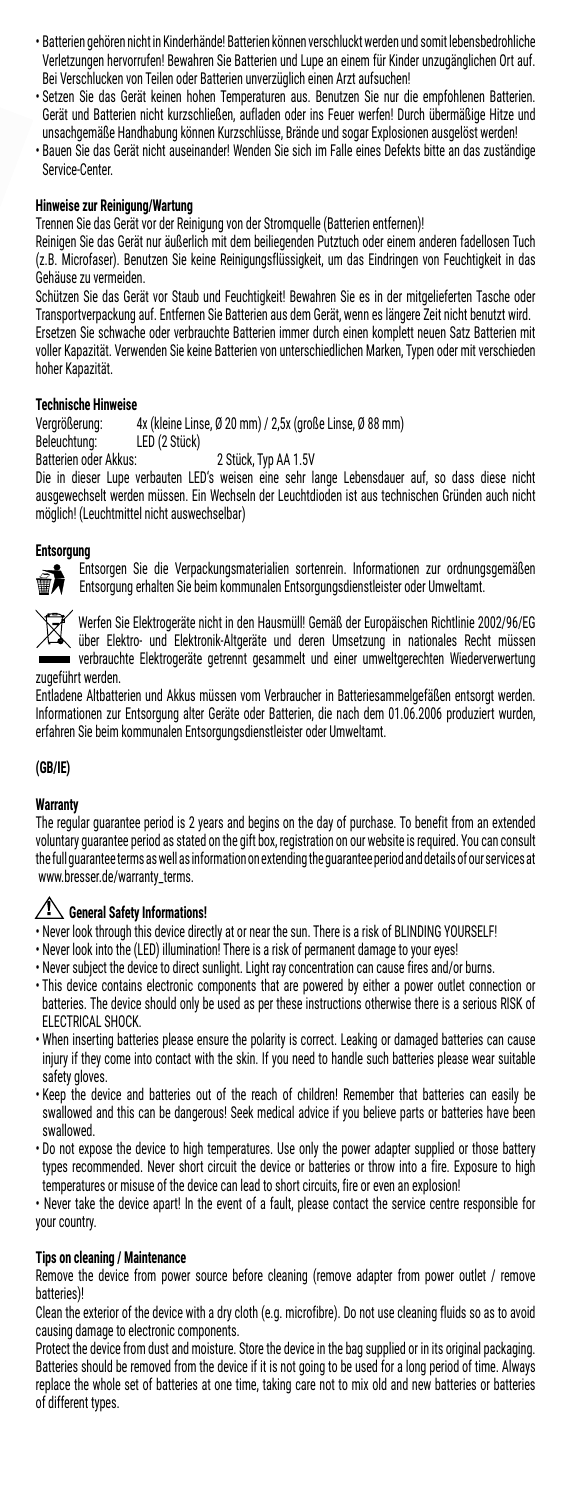# **Technical informations**

Magnification: 4x (small lens, diam. 20 mm) / 2.5x (large lens, diam. 88 mm) Illumination: LED (2 pcs.)<br>Batteries/Accumulators:

2 pcs., type AA 1.5V

The LEDs used in this device have a very long lifespan and do not need to be changed. The LEDs can not be changed due to technical reasons! (Illuminants non replaceable)

#### **Disposal**



Dispose of the packaging materials properly, according to their type (paper, cardboard, etc). Contact your local waste disposal service or environmental authority for information on the proper disposal.



Do not dispose of electronic devices in the household garbage! As per the Directive 2002/96/EC of the European Parliament on waste electrical and electronic equipment and its adaptation into German law, used electronic devices must be collected separately and recycled in an environmentally friendly manner.

Empty old batteries must be disposed of at battery collection points by the consumer. You can find out more information about the disposal of devices or batteries produced after 01.06.2006 from your local waste disposal service or environmental authority.

### **(FR/BE/CH)**

### **Garantie**

La durée normale de la garantie est de 2 ans à compter du jour de l'achat. Afin de pouvoir profiter d'une prolongation facultative de la garantie, comme il est indiqué sur le carton d'emballage, vous devez vous enregistrer sur notre site Internet. Vous pouvez consulter l'intégralité des conditions de garantie ainsi que les informations concernant la prolongation de la garantie et les prestations de service sur www.bresser. de/warranty\_terms.

# **Avertissements généraux !**

- Ne regardez jamais directement dans le soleil ou à proximité de celui-ci avec cette loupe ! Il existe un DANGER DE PERTE DE LA VUE !
- Ne regardez jamais dans l'éclairage (LED) ! Il existe le danger d'une lésion durable des yeux !
- N'exposez pas la loupe à un ensoleillement direct ! La concentration de lumière peut provoquer des incendies !
- Cet appareil comporte des composants électroniques qui sont exploités avec des piles. L'utilisation ne doit s'effectuer que comme décrit dans l'instruction, sinon il existe le DANGER d'un CHOC ÉLECTRIQUE !
- Veillez à la bonne polarité lors de l'insertion/ du changement des piles. Les piles endommagées ou qui ont coulé provoquent des brûlures par acide lorsqu'elles entrent en contact avec la peau. Utilisez le cas échéant des gants de protection adaptés.
- Les piles ne sont pas faites pour les mains d'enfants ! Les piles peuvent être avalées et provoquer par conséquent des lésions mettant la vie en danger ! Conservez les piles et la loupe à un endroit inaccessible aux enfants. Si des pièces ou les piles ont été avalées, il faut voir un médecin sans délai !
- N'exposez pas l'appareil aux températures élevées. Utilisez uniquement les piles conseillées. Ne pas court-circuiter, charger ou jeter au feu l'appareil et les piles ! Une chaleur excessive et un maniement inapproprié peuvent provoquer des courts-circuits, des incendies et même des explosions !
- Ne démontez pas l'appareil ! Dans le cas d'un défaut veuillez vous adresser au SAV compétent.

### **Indications pour le nettoyage/l'entretien**

Avant de le nettoyer, coupez l'appareil de la source de courant (enlevez les piles) !

Nettoyez l'appareil uniquement à l'extérieur avec le chiffon de nettoyage joint ou un autre chiffon sans peluche (p.ex. microfibre). N'utilisez pas de liquide de nettoyage pour éviter la pénétration d'humidité dans le boîtier.

Protégez l'appareil de la poussière et de l'humidité ! Conservez-le dans le sac fourni ou dans l'emballage de transport. Les piles devraient être enlevées de l'appareil s'il n'est pas utilisé pendant une période prolongée. Remplacez toujours les piles faibles ou usées par un jeu complet de piles neuves de pleine capacité. N'utilisez pas de piles de marques, types ou de capacités différentes.

### **Indications techniques**

Grossissement :  $4x$  (petite lentille, Ø 20 mm) / 2,5x (grande lentille, Ø 88 mm)<br>Eclairage : LED (2 x)

Eclairage :

Piles ou accus : 2 pièces, type AA 1.5 V

Les LEDs, installées dans cette loupe, présentent une longévité très grande, de façon à ce qu'elles n'ont pas besoin d'être changées. Un changement des diodes électroluminescentes n'est pas possible non plus pour des raisons techniques ! (Les agents lumineux ne peuvent pas être changés)

### **Elimination**



Eliminez l'emballage en triant les matériaux. Pour plus d'informations concernant les règles applicables en matière d'élimination de ce type des produits, veuillez vous adresser aux services communaux en charge de la gestion des déchets ou de l'environnement.



Ne jamais éliminer les appareils électriques avec les ordures ménagères ! Conformément à la directive européenne 2002/96/CE sur les appareils électriques et électroniques et ses transpositions aux plans nationaux, les appareils électriques usés doivent être collectés séparément et être recyclés dans le respect des réglementations en vigueur en matière de

protection de l'environnement. Les batteries déchargées et les accumulateurs usés doivent être apportés par leurs utilisateurs dans les points de collecte prévus à cet effet. Pour plus d'informations concernant les règles applicables en matière d'élimination des batteries produites après la date du 01.06.2006, veuillez vous adresser aux services communaux en charge de la gestion des déchets ou de l'environnement.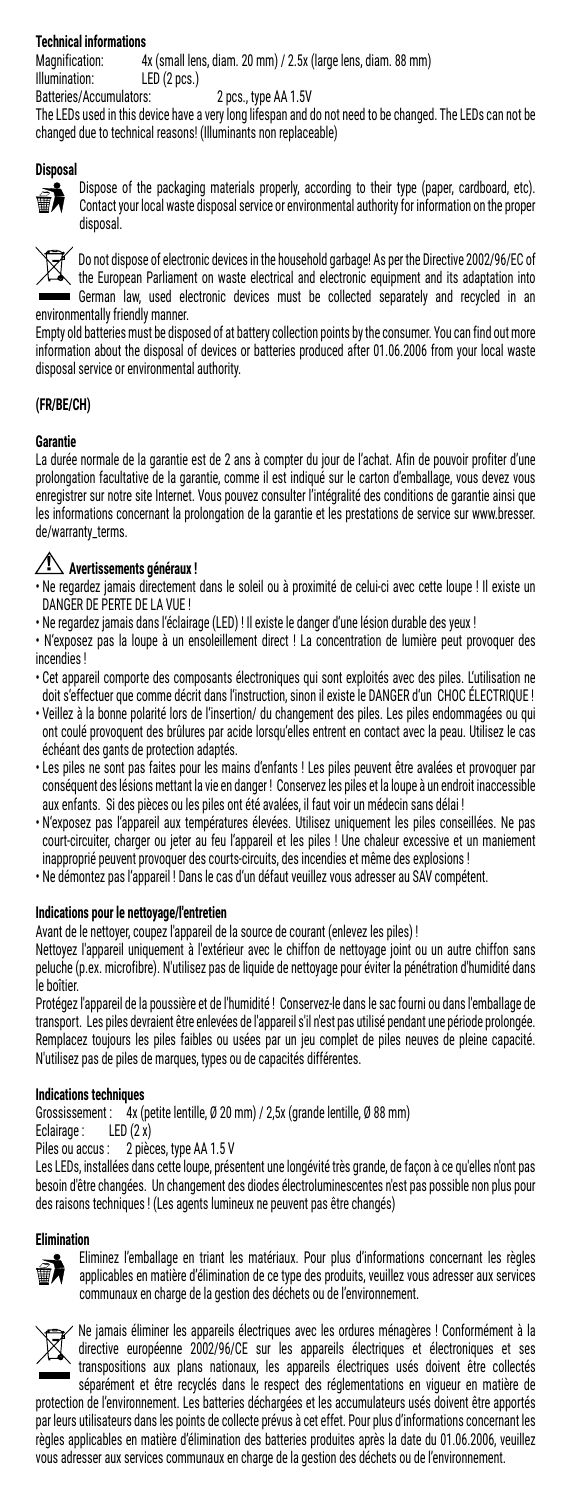# **(NL/BE)**

### **Garantie**

De reguliere garantieperiode bedraagt 2 jaar en begint op de dag van aankoop. Om gebruik te maken van een verlengde vrijwillige garantieperiode zoals aangegeven op de geschenkverpakking is aangegeven dient het product op onze website geregistreerd te worden. U kunt het product registreren op www.bresser.de/ warranty\_terms Vul daar de vragenlijst volledig in. Om aanspraak te kunnen maken op garantie dient de registratie binnen 3 maanden na aankoop (hierbij wordt uitgegaan van de datum op de kwitantie) uitgevoerd te zijn. Bij latere aanmeldingen kunt u geen aanspraak meer maken op de verlengde garantie.

## **Algemene veiligheid informatie**

- Kijk met dit apparaat nooit direct in de zon of in de buurt van de zon. Uw kind kan zo VERBLIND raken!
- Kijk nooit in de (LED-)verlichting! Er bestaat gevaar voor een blijvende beschadiging van de ogen!
- Stel het apparaat en vooral de lenzen niet bloot aan direct zonlicht! Door de lichtbundeling kan brand worden veroorzaakt.
- Dit apparaat bevat elektronische onderdelen die via een stroombron (stroomvoorziening of batterijen) worden aangedreven. Gebruik mag uitsluitend plaats vinden zoals in de gebruiksaanwijzing staat omschreven, anders bestaat het GEVAAR van een ELEKTRISCHE SCHOK!
- Let bij het plaatsen van een batterij op de juiste richting (+/-). Lekkende of beschadigde batterijen veroorzaken irritatie als ze met de huid in aanraking komen. Gebruik in dat geval geschikte handschoenen.
- Batterijen horen niet in kinderhanden thuis! Batterijen kunnen worden ingeslikt en dan voor levensbedreigende verwondingen zorgen! Bewaar batterijen en de loep op een plaats waar kinderen niet bij kunnen. Ga bij het inslikken van onderdelen of batterijen onmiddellijk naar een arts!
- Stel het apparaat niet bloot aan hoge temperaturen. Gebruik uitsluitend de meegeleverde adapter of de aanbevolen batterijen. Apparaat en batterijen niet kortsluiten en niet in open vuur gooien! Door overmatige hitte en onoordeelkundig gebruik kunnen kortsluiting, brand en zelfs explosies optreden!
- Demonteer het apparaat niet! Neem in alle situaties waarin zich een defect voordoet contact op met uw vakhandel. Hij neemt contact op met het servicecentrum en kan het apparaat indien nodig ter reparatie opsturen.

### **Informatie over het reinigen en onderhoud**

Ontkoppel het apparaat vóór het schoonmaken van de stroombron (stekker uit het stopcontact nemen of batterijen verwijderen)!

Reinig het apparaat uitsluitend aan de buitenzijde met een droge doek. Gebruik geen reinigingsvloeistof om schade aan de elektronische onderdelen te voorkomen.

Bescherm het apparaat tegen stof en vocht! Bewaar het in de meegeleverde tas of verpakking. De batterijen dienen uit het apparaat te worden verwijderd als het gedurende langere tijd niet wordt gebruikt.

Vervang zwakke of lege batterijen altijd door een hele nieuwe set volle batterijen. Gebruik geen batterijen van verschillende merken, types of met onderling verschillende capaciteit.

# **Technische specificaties**<br>Vergroting: 4x (kle

Vergroting:  $4x$  (kleine lens, Ø 20 mm) / 2,5x (grote lens, Ø 88 mm)<br>Verlichting: LED (2 stuks)

Verlichting: LED (2 stuks) 2 stuks, type AA 1,5V

De in deze loep ingebouwde LED's hebben een bijzonder lange levensduur, waardoor u deze niet hoeft te vervangen. Het vervangen van de lichtdioden is om technische redenen ook niet mogelijk! (Het fluorescentiemiddel kan niet worden vervangen)

### **Afval**



Scheid het verpakkingsmateriaal voordat u het weggooit. Informatie over het correct scheiden en weggooien van afval kunt u bij uw gemeentelijke milieudienst inwinnen.



Gooi elektronische apparaten niet bij het huisvuil! Volgens de Europese richtlijn 2002/96/EG over elektrische en elektronische apparaten en de toepassing hiervan in nationale wetten moeten afgedankte elektrische apparaten gescheiden worden ingezameld en op milieuvriendelijke wijze worden afgevoerd.

Lege batterijen en accu's moeten door de gebruiker in een batterijenverzamelbak worden weggegooid. Informatie over het weggooien van oude apparaten en batterijen, die na 01-06-2006 zijn geproduceerd, kunt u bij uw gemeentelijke milieudienst inwinnen.

**(ES)** 

### **Garantía**

El período regular de garantía es dos anos iniciándose en el día de la compra. Para beneficiarse de un período de garantía más largo y voluntario tal y como se indica en la caja de regalo es necesario registrarse en nuestra página web. Las condiciones de garantía completas así como informaciones relativas a la ampliación de la garantía y los servicios pueden encontrarse en www.bresser.de/warranty\_terms.

# **¡Advertencias generales de seguridad!**

• No mire nunca con este aparato directamente hacia el sol o hacia sus inmediaciones. ¡Existe PELIGRO DE CEGUERA!

- ¡No mire nunca directamente a la iluminación (LED)! ¡Hay peligro de provocar un daño permanente para la vista!
- ¡No exponga el aparato (especialmente las lentes) a la radiación directa del sol! La concentración de luz podría provocar incendios.
- Este aparato incluye componentes electrónicos operados a través de una fuente de electricidad (equipo de alimentación y/o pilas). ¡Sólo se puede utilizar tal como se indica en el manual de instrucciones, ya que en caso contrario existe PELIGRO de una DESCARGA ELÉCTRICA!
- Al introducir las pilas, preste siempre atención a que la polaridad sea correcta. Las pilas agotadas o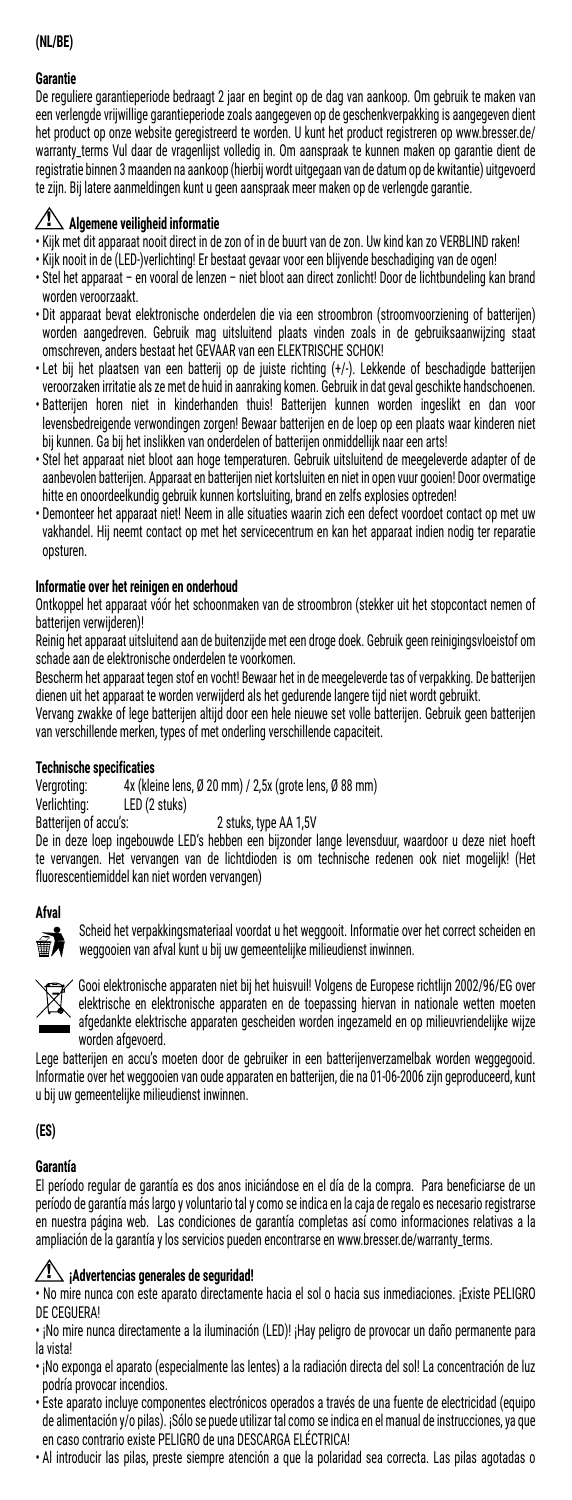defectuosas pueden provocar quemaduras si entran en contacto con la piel. Dado el caso, utilice guantes de protección adecuados.

- No dejar las pilas al alcance de los niños. ¡Estos podrían tragarlas y provocarse lesiones que pueden poner en peligro su vida! Mantenga las pilas y la lupa fuera del alcance de los niños. En caso de ingestión de piezas o pilas, póngase sin demora en contacto con un médico.
- No exponga el aparato a temperaturas elevadas. Utilice exclusivamente el equipo de alimentación suministrado o las pilas recomendadas. ¡No poner en cortocircuito el aparato ni las pilas, ni arrojarlos al fuego! ¡Si se calientan en exceso o se manejan de modo inadecuado se pueden producir cortocircuitos, incendios o incluso explosiones!
- ¡No desmonte el aparato! En caso de que perciba un defecto, diríjase a su tienda especializada. En ella se pondrán en contacto con el centro de servicio técnico y, si procede, enviarán el aparato para que sea reparado.

### **Información sobre la limpieza y mantenimiento**

Antes de limpiarlo, retire el aparato de la fuente de alimentación eléctrica (extraer el equipo de alimentación o retirar las pilas).

Limpie el aparato con un paño seco y sólo por la parte exterior. No utilice ningún agente limpiador líquido, a fin de evitar daños en el sistema electrónico.

¡Proteja el aparato del polvo y la humedad! Guárdelo en el maletín suministrado o en el embalaje de transporte. Se recomienda retirar las pilas del aparato si no se va a utilizar durante un período prolongado. Recambie siempre las pilas agotadas o muy usadas por un juego completo de pilas nuevas con plena capacidad. No utilice pilas de marcas o modelos distintos ni de distinto nivel de capacidad.

# **Datos técnicos**

Aumento: 4x (lente pequeña, Ø 20 mm) / 2,5x (lente grande, Ø 88 mm) Iluminación: LED (2 unidades)<br>Pilas o acumuladores: 2 unidades, modelo AA 1,5 V

Los LED incorporados a esta lupa presentan una larga vida útil, de modo que no es necesario recambiarlos. Por motivos técnicos, tampoco es posible recambiar los diodos luminosos. (Fuente de luz no recambiable)

#### **Eliminación**



Elimine los materiales de embalaje separados por tipos. Obtendrá información sobre la eliminación reglamentaria en los proveedores de servicios de eliminación comunales o en la agencia de protección medioambiental.



¡No elimine los electrodomésticos junto con la basura doméstica! Conforme a la directiva europea 2002/96/UE sobre aparatos eléctricos y electrónicos usados y a su aplicación en la legislación nacional, los aparatos eléctricos usados se deben recoger por separado y conducir a un reciclaje que no perjudique al medio ambiente.

Las pilas y baterías descargadas deben ser llevadas por los consumidores a recipientes de recogida para su eliminación. En los proveedores de servicios de eliminación comunales o en la agencia de protección medioambiental podrá obtener información sobre la eliminación de aparatos o pilas usados fabricados después del 01-06-2006.

### **(PL)**

#### **Gwarancja**

Standardowy okres gwarancji wynosi 2 lata i rozpoczyna się z dniem dokonania zakupu. Aby skorzystać z przedłużonego, dobrowolnego okresu gwarancji zgodnie z podanymi na opakowaniu informacjami, należy koniecznie dokonać rejestracji na naszej stronie internetowej. Dane do rejestracji dostępne są pod adresem: www.bresser.de/warranty\_terms. Należy w całości wypełnić znajdującą się tam ankietę. W celu skorzystania z gwarancji należy zarejestrować się w ciągu 3 miesięcy od momentu dokonaniu zakupu (obowiązuje data z dowodu zakupu). W przypadku zgłoszeń po upływie wyznaczonego terminu następuje utrata prawa do przedłużonej gwarancji.

# **Ogólne ostrzeżenia**

- Nigdy nie patrzeć przez urządzenie bezpośrednio na Słońce ani na jego najbliższe otoczenie. Istnieje NIEBEZPIECZEŃSTWO UTRATY WZROKU!
- Nie patrzeć na oświetlenie (LED)! Istnieje niebezpieczeństwo trwałego uszkodzenia oczu!
- Nie narażać urządzenia awszczególności soczewek na bezpośrednie działanie promieni słonecznych! Skupienie promieni słonecznych może spowodować pożar.
- To urządzenie zawiera części elektroniczne, które są zasilane prądem (zasilacz sieciowy i/lub baterie). Użytkowanie urządzenia może przebiegać wyłącznie w sposób opisany w instrukcji, w przeciwnym razie zachodzi NIEBEZPIECZEŃSTWO PORAŻENIA PRĄDEM!
- Podczas wkładania baterii zależy zwrócić uwagę na właściwe położenie biegunów. Kontakt wyczerpanych lub uszkodzonych baterii ze skórą powoduje poparzenia. W razie potrzeby używać odpowiednich rękawic ochronnych.
- Baterie nie mogą dostać się w ręce dzieci! Baterie mogą zostać połknięte i spowodować obrażenia zagrażające życiu! Przechowywać baterie i lupę w miejscu niedostępnym dla dzieci. W przypadku połknięcia elementów urządzenia lub baterii natychmiast wezwać lekarza!
- Nie narażać urządzenia na działanie wysokich temperatur. Używać wyłącznie dołączonego zasilacza sieciowego lub zalecanych baterii. Nie wywoływać zwarć urządzenia i baterii ani nie wrzucać ich do ognia! Zbyt wysoka temperatura i niezgodne z przeznaczeniem użytkowanie mogą spowodować zwarcia, pożary, a nawet wybuchy!
- Nie rozmontowywać urządzenia! W przypadku usterki zwrócić się do profesjonalnego sprzedawcy. On skontaktuje się z centrum obsługi i ewentualnie prześle urządzenie do naprawy.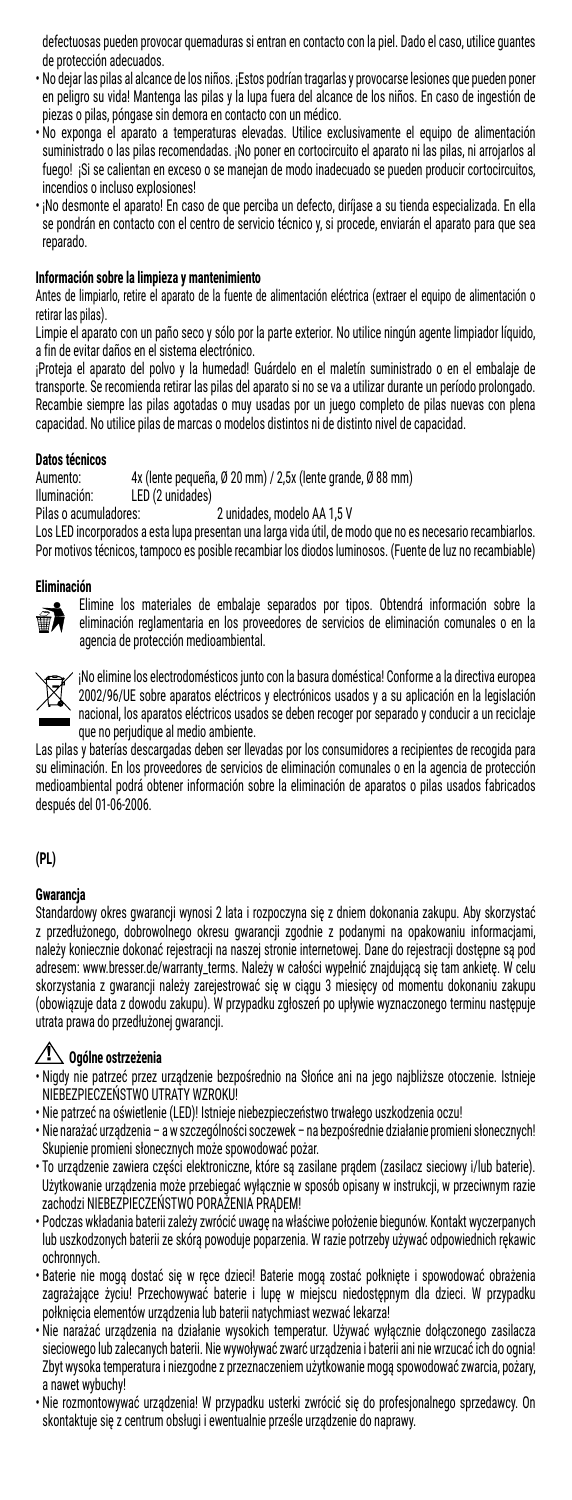### **Informacje na temat czyszczenia i konserwacji**

Przed rozpoczęciem czyszczenia należy odłączyć urządzenie od źródła prądu (odłączyć zasilacz sieciowy albo wyjąć baterie)!

Czyścić urządzenie tylko z zewnątrz przy użyciu suchej szmatki. Nie używać płynów czyszczących, aby nie spowodować uszkodzenia elektroniki.

Chronić urządzenie przed kurzem i wilgocią! Przechowywać w dostarczonej wraz z urządzeniem torbie lub w opakowaniu transportowym. Jeżeli urządzenie przez dłuższy czas nie będzie używane, należy wyjąć z niego baterie.

Słabe lub zużyte baterie należy zawsze zastępować całkowicie nowym zestawem baterii o pełnej pojemności. Nie używać baterii różnych marek, typów i o różnym stanie pojemności.

# **Wskazówki techniczne**

Powiększenie: 4 x (mała soczewka, Ø 20 mm) / 2,5 x (duża soczewka, Ø 88 mm)  $LED(2 szt.)$ 

Baterie lub akumulatory: 2 szt., typ AA 1,5 V

Wbudowane w lupę diody LED charakteryzują się bardzo długą żywotnością, tak że nie trzeba ich wymieniać. Wymiana diod świecących jest niemożliwa również ze względów technicznych! (Niewymienne źródło światła)

## **UTYLIZACJA**

Materiały, z których wykonano opakowanie, należy utylizować posortowane według rodzaju. Informacje na temat właściwej utylizacji uzyskają Państwo w komunalnym przedsiębiorstwie utylizacji odpadów lub w urzędzie ds. ochrony środowiska.



Nie wyrzucać urządzeń elektrycznych razem z odpadami z gospodarstwa domowego! Zgodnie z Dyrektywą Europejską 2002/96/WE w sprawie zużytego sprzętu elektrycznego i elektronicznego oraz przepisami prawa krajowego, które ją wdrażają, zużyte urządzenia elektryczne muszą być zbierane oddzielnie i utylizowane zgodnie z zasadami ochrony środowiska.



Wyczerpane i zużyte baterie i akumulatory należy wyrzucać do specjalnych pojemników zbiorczych na baterie. Informacje na temat utylizacji zużytych urządzeń lub baterii wyprodukowanych po 01.06.2006 uzyskają Państwo w komunalnym przedsiębiorstwie utylizacji odpadów lub w urzędzie ds. ochrony środowiska.

### **(RU)**

## **ГАРАНТИЯ**

Гарантийный период составляет 2 лет со дня покупки устройства. Сохраните чек, подтверждающий дату покупки. При обнаружении неисправностей в течение гарантийного срока устройство следует вернуть дилеру, у которого оно было приобретено. Вам вернут отремонтированное устройство или его замену. В случае обнаружения неисправностей после окончания гарантийного срока устройство также следует вернуть дилеру. Однако после окончания гарантийного срока необходимый ремонт будет выполнен за деньги.

# **Общие предупреждения!**

• Ни в коем случае не смотрите через эту лупу прямо на солнце или в направлении солнца! Опасность ПОТЕРИ ЗРЕНИЯ!

• Ни в коем случае не смотрите на (светодиодные) источники света! Опасность серьезного повреждения глаз!

- Не держите лупу под прямыми солнечными лучами! Из-за фокусировки солнечных лучей может возникнуть пожар!
- Этот прибор содержит электронные компоненты, приводимые в действие от батареек. Использование должно осуществляться в соответствии с приведенными в руководстве инструкциями, в противном случае существует ОПАСНОСТЬ ПОРАЖЕНИЯ ЭЛЕКТРОТОКОМ!
- При установке/замене батареек соблюдайте полярность. Вытекшие или поврежденные батарейки вызывают раздражения при контакте с кожей. В случае необходимости надевайте подходящие защитные перчатки.
- Исключите доступ детей к батарейкам! Они могут проглотить батарейки, что представляет опасность для жизни! Храните батарейки и лупу в недоступном для детей месте. При проглатывании компонентов или батареек немедленно обращайтесь к врачу!
- Не допускайте нагревания прибора до высокой температуры. Используйте только рекомендованные батарейки. Не закорачивайте прибор и батарейки, не заряжайте и не бросайте батарейки в огонь! Перегрев и неправильное обращение могут стать причиной короткого замыкания, пожара и даже взрыва!
- Не разбирайте прибор! В случае неисправности обращайтесь в авторизованный сервисный центр.

### **Указания по чистке/обслуживанию**

Перед выполнением чистки отключите прибор от источника питания (извлеките батарейки)!

Выполняйте чистку прибора только снаружи с помощью входящей в комплект салфетки для чистки или другой салфетки из нетканого материала (напр., из микроволокна). Не используйте чистящие жидкости, чтобы исключить вероятность попадания влаги внутрь прибора.

Защищайте прибор от пыли и влаги! Храните его во входящей в комплект поставки сумке или в транспортной упаковке. Если прибор не будет использоваться в течение длительного времени, извлеките из него батарейки.

Заменяйте весь комплект разряженных или использованных батареек целиком. Не устанавливайте батарейки разных марок, типов или емкостей.